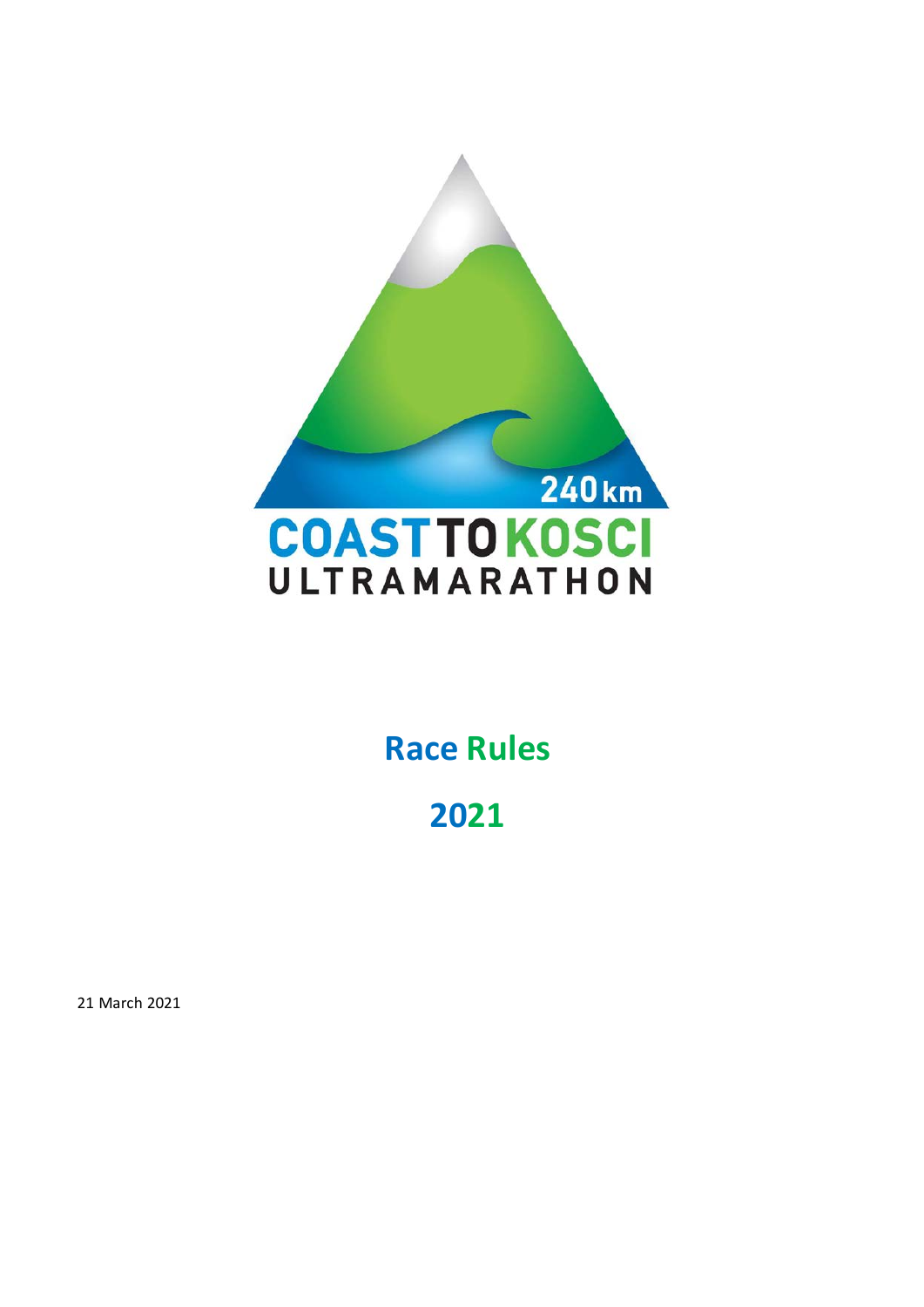## **Contents**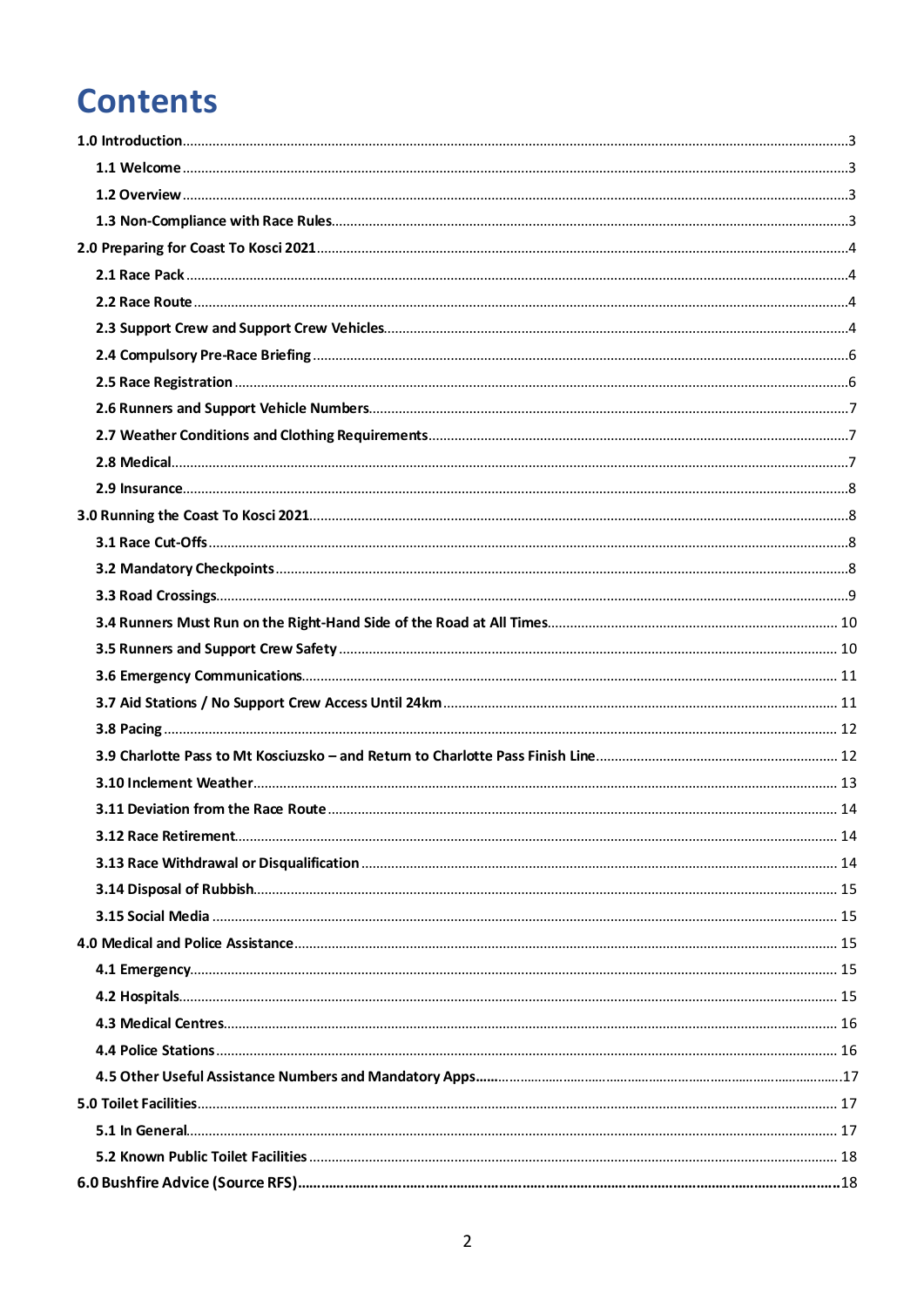# <span id="page-2-0"></span>**1.0 Introduction**

#### <span id="page-2-1"></span>**1.1 Welcome**

<span id="page-2-2"></span>Welcome to the Coast To Kosci 2021 Ultramarathon– huge congratulationsin securing a place to toe the start line at Eden! We aim to host a safe and memorable Coast To Kosci 2021 race and be COVIDSafe!

#### **1.2 Overview**

It's taken a significant effort to enable the Coast To Kosci ultramarathon to proceed in 2021. There's been significant consultation and approvals from a number of entities such as:

- 1. Australian Ultra Runners Association
- 2. Local Traffic Committee of Bega Valley Shire Council
- 3. Bega Valley Shire Council
- 4. Local Traffic Committee of Snowy Monaro Regional Council
- 5. Snowy Monaro Regional Council
- 6. Eden Aboriginal Land Council
- 7. National Parks and Wildlife Service
- 8. NSW Police
- 9. Roads and Maritime Services

The majority of these approvals came with conditions, which are incorporated into the Race Rules. It is imperative that Race Rules are abided by, not only to ensure the safety and integrity of the race, but to ensure the future running of Coast To Kosci races are not compromised.

The Race Rules are split into 2 sections, namely:

- 1. Preparing for the race.
- <span id="page-2-3"></span>2. Running the race.

Race Rules have been updated to include reference to COVID-19 i.e. being COVIDSafe.

#### **1.3 Non-Compliance with Race Rules**

Lack of compliance with Race Rules, by either the runner or the crew member(s), will result in the runner serving a time penalty at Charlotte Pass (222 km point), disqualification from the race, and/or exclusion from subsequent editions of Coast To Kosci. Time penalties are at the discretion of Race Organisers. Multiple time penalties may be applied. No appeals can be made and there is no appeal process.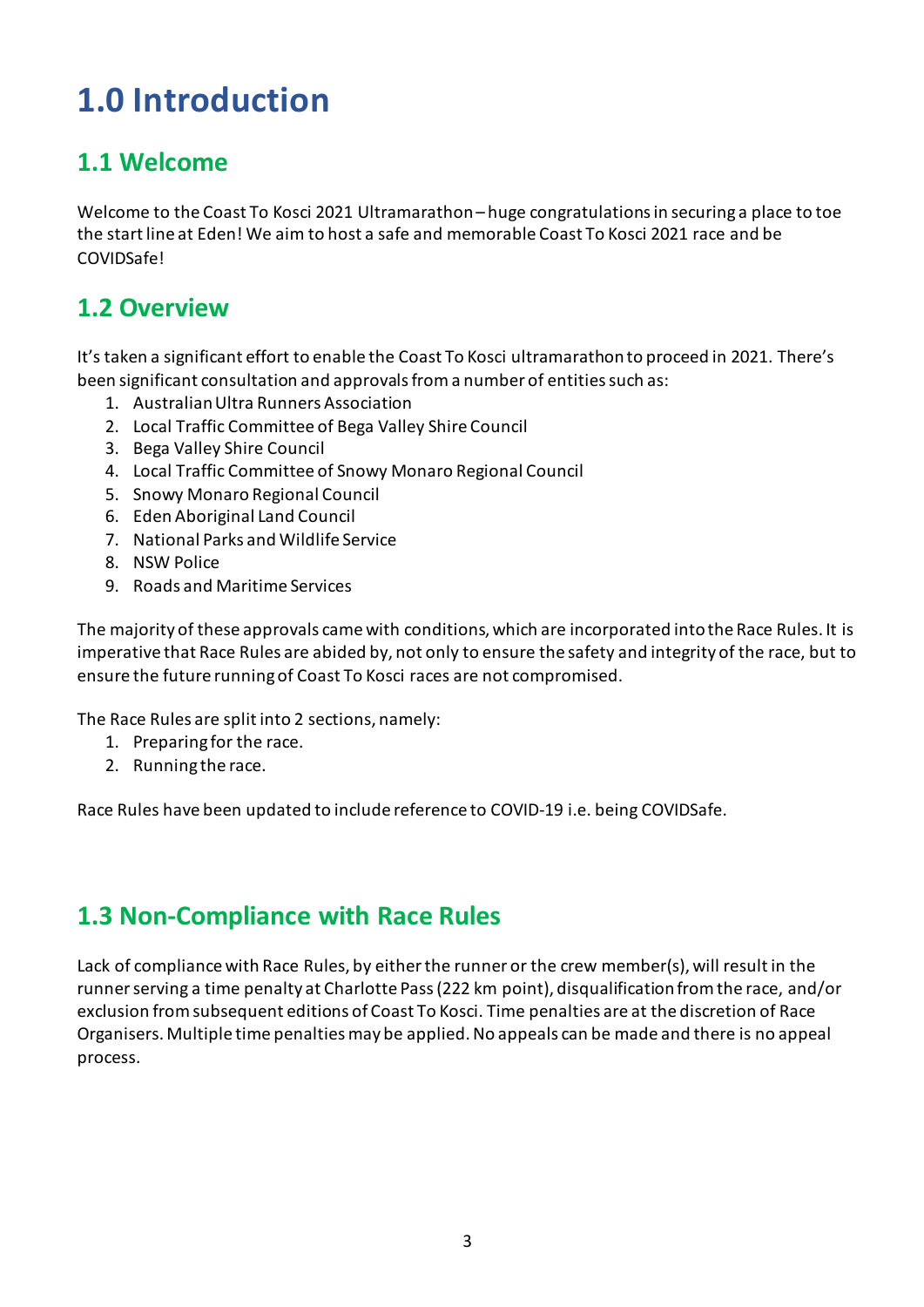# <span id="page-3-0"></span>**2.0 Preparing for Coast To Kosci 2021**

### <span id="page-3-1"></span>**2.1 Race Documentation**

**2.1.1** Race Information is available on the website for all Coast To Kosci 2021 runners. Please ensure you access this race information which contains:

- A full map of the route, plusmapped sections of the route to a more granular level.
- A reference to an online GPS map of the route.
- Contact details for the Support Crew Chief and support vehicle registration details for each runner where available.

These Race Rules also include:

- contact details for local hospitals, police, ambulance and medical centres in both the Bega Valley Shire Council and the Snowy Monaro Regional Council, and the NRMA
- Direction to download and use of 3 mandatory apps, namely WhatsApp, the NSW RFS "Fires Near Me" and "Emergency +"
- Details of toilet locations e.g. Towamba Hall; bottom of Big Jack Mountain, etc.
- Directions to ensure a COVID-19Safe race.
- Instructions for if and when bushfires occur (Source: RFS NSW)

Local Ambulance Services have been advised of the event. Local Hospitals will be advised of the event prior to the race.

### <span id="page-3-2"></span>**2.2 Race Route**

**2.2.1** Full maps of the race route will be available from the website, including a reference to an online route of the race.

**2.2.2** There are no road closures or changes to traffic arrangements for the 2021 Coast To Kosci.

**2.2.3** NSW Forestry activities have been reviewed. Logging is either suspended or at planning stages for two potential areas of logging activity:

- 1. Nullica State Forest (Bega Valley Shire Council area) no logging planned.
- 2. Tantawangalo State Forest (Snowy Monaro Regional Council area) logging currently planned (i.e. future).

### <span id="page-3-3"></span>**2.3 Support Crew and Support Crew Vehicles**

**2.3.1** It is mandatory for each runnerto have a dedicated support crew and support vehicle. Details including names, mobile phone numbers, vehicle registration details etc., will need to be provided to the Race Organisers prior to the race when requested.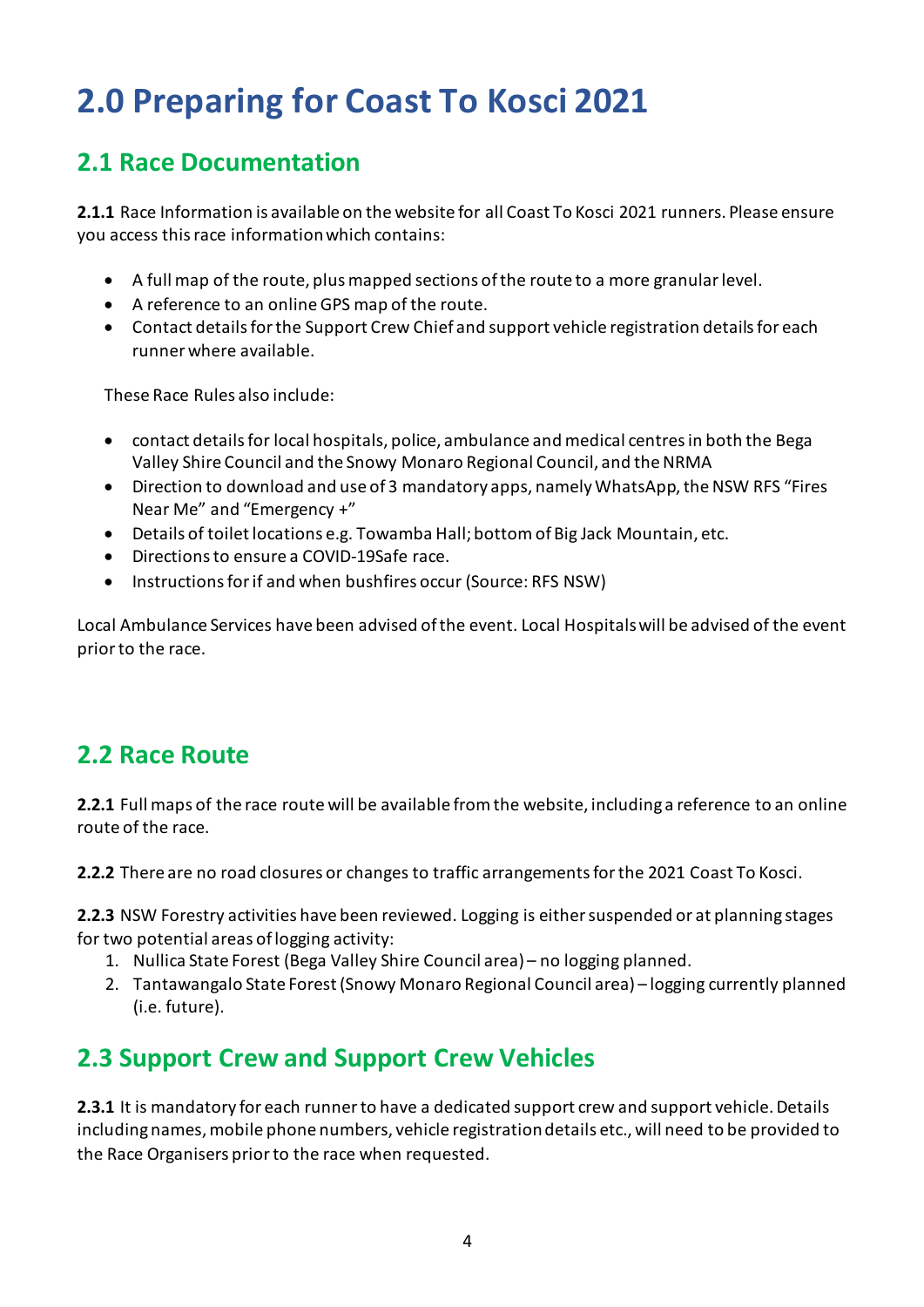**2.3.2** Vehicles used as support vehicles must be fully registered and meet roadworthy requirements. It is highly recommended 4-wheel drive vehicles be utilised. Support crew vehicles must be no larger than a standard 4-wheel drive or a similar sized van e.g. *Toyota Hi Ace, Hyundai i-load* etc.; and must have a rear area no wider than the cabin or wheel base.

**2.3.3** Runners may only be supported by 1 support vehicle at any one time. Runners may utilise 2 vehicles and additional support crew to enable support crew members to work in shifts allowing for adequate sleep and to reduce the potential of fatigue. If so, support crew change-overs may only occur at the mandatory checkpoints unless agreed with the Race Organisers in advance or deemed as a safety measure. The "off-duty" support crew vehicle must travel to the next checkpoint without stopping on the race route.

**2.3.4** Where 2 or more support vehicles are used, support vehicles must not meet up on the race route without approval from Race Organisers or Race Officials.

**2.3.5** Support crews, including 'off-duty' support crews, and any vehicles containing occupants known to runners or support crews, must comply with the following:

- Abide by NSW road rules at all times.
- Do not impede traffic flow.
- Follow all directions from Race Organisers, Race Medics and Race Officials (who are also Race Marshals and Race Sweepers).
- Do not use motor bikes, bikes, skateboards or any similar type of conveyance at any time.

**2.3.6** Each support crew vehicle is required to travel on all roads of the race route at a maximum of 40km/h.

**2.3.7** Each support crew vehiclemust travel with hazard lights on at all times; alternatively a flashing amber light may be attached to the roof of the support vehicle and be switched on at all times.

**2.3.8** Support crew vehicles must not stop or park at any time in the following instances:

- Under trees due to the risk of falling debris following the bushfires and floods of late 2019 and early 2020. This continues to be a rule.
- In driveways or farm access points/gates, i.e. support crew vehicles must not impede potential traffic flow or property access at any time (NB this is where any complaints about the race usually occur)
- On Towamba Rd (including Ben Boyd Road section) prior to the Towamba checkpoint.
- On the ascent of 'Big Jack' on Big Jack Mountain Road.
- Going up the Beloka Range on The Snowy River Way.

**2.3.9** Support crew vehicles must be considerate of residents along the route; and at night limit the likelihood of vehicle headlights shining onto residents' properties(NB this is also where any complaints about the race occur)

**2.3.10** After Towamba Village, support crew vehicles are required to travel in a 'leapfrog' manner with their runner, namely:

- Travel approximately 5km ahead of their runner.
- Park safely off the edge of the road and await their runner.
- Once their runner safely passes and the runner is confirmed as being in good condition, the support crew vehicle leapfrogs the runner and moves approximately 5km ahead to again await the runner.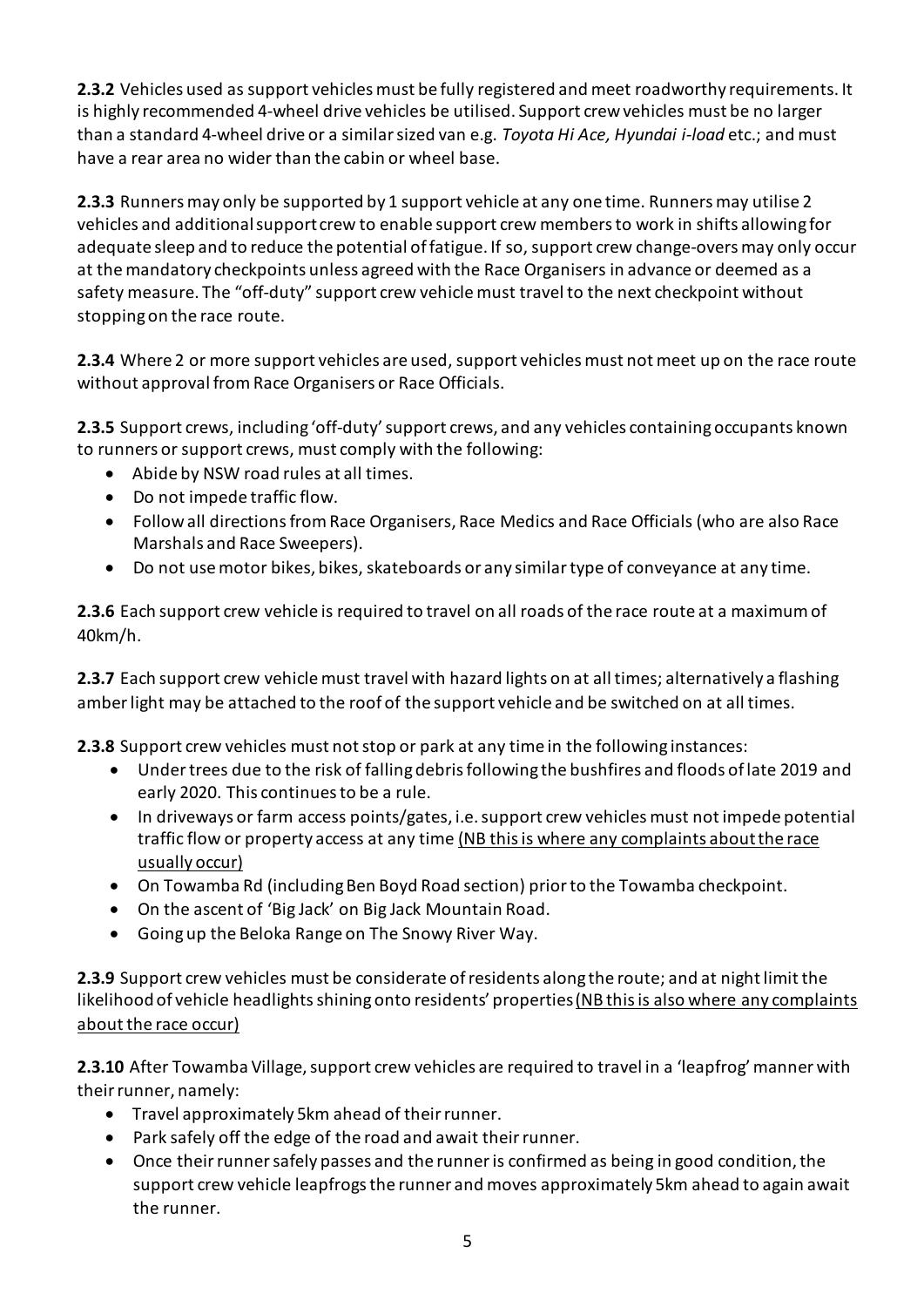**2.3.11** Each vehicle will carry two mandatory 'yellow and black' 'Runner Ahead' and 'Runner Following signs (supplied at Race Gear collection on Thursday evening) to be applied to the front and the rear of each support crew vehicle from Towamba village onwards.

- 'Runner Ahead' is to be placed onto the rear of the support vehicle.
- 'Runner Following' is to be place onto the front of the support vehicle.
- We recommend placement either under the front or rear windscreen wiper (but not to obstruct driver vision) or on the front or rear dashboard but where clearly visible to other road users.
- Please return the sign at the completion of the race before departing.

At Race Gear collection in Eden each runner will also receive a Race Sign (identifying them as being part of the race) to be displayed on the right-side rear window of the vehicle

**2.3.12** It is mandatory for each support crew member to wear a 'hi-vis' reflective vest when outside of their support vehicle regardless of the time of day. These should comply with Australian Standards for day and night use.

**2.3.13** No pets are allowed on the course as part of the race.

**2.3.14** No person under the age of 16 is allowed on the course as part of the race without the express approval of the Race Organisers.

### <span id="page-5-0"></span>**2.4 Compulsory Pre-Race Briefing**

**2.4.1** It is mandatory for all runners and at least one member of their stated support crew to attend the Pre-Race Briefing webinar(s), being held at 18:00 on Wednesday 24 November, 2021. Details will be supplied via Facebook.

#### <span id="page-5-1"></span>**2.5 Race Registration**

**2.5.1** Prior to starting the race, all runners are required to register at the start line at Boydtown Beach (Twofold Bay) **between 04:50 and 05:00** on Friday, 26 November (there will be time for photo's etc prior to race start but please do not be late).

- We ask you to abide by social distancing as much as possible.
- Hand sanitiser must be used on arrival at Race Registration
- Runners and Support Crews will have temperatures taken at Race Registration

**2.5.2** At Twofold Bay, there is sufficient off-road parking space to enable race and participant vehicles to park safely and not to limit access for other road users.

**2.5.3** Note there are no toilets at Boydtown Beach…and bushes are not to be used!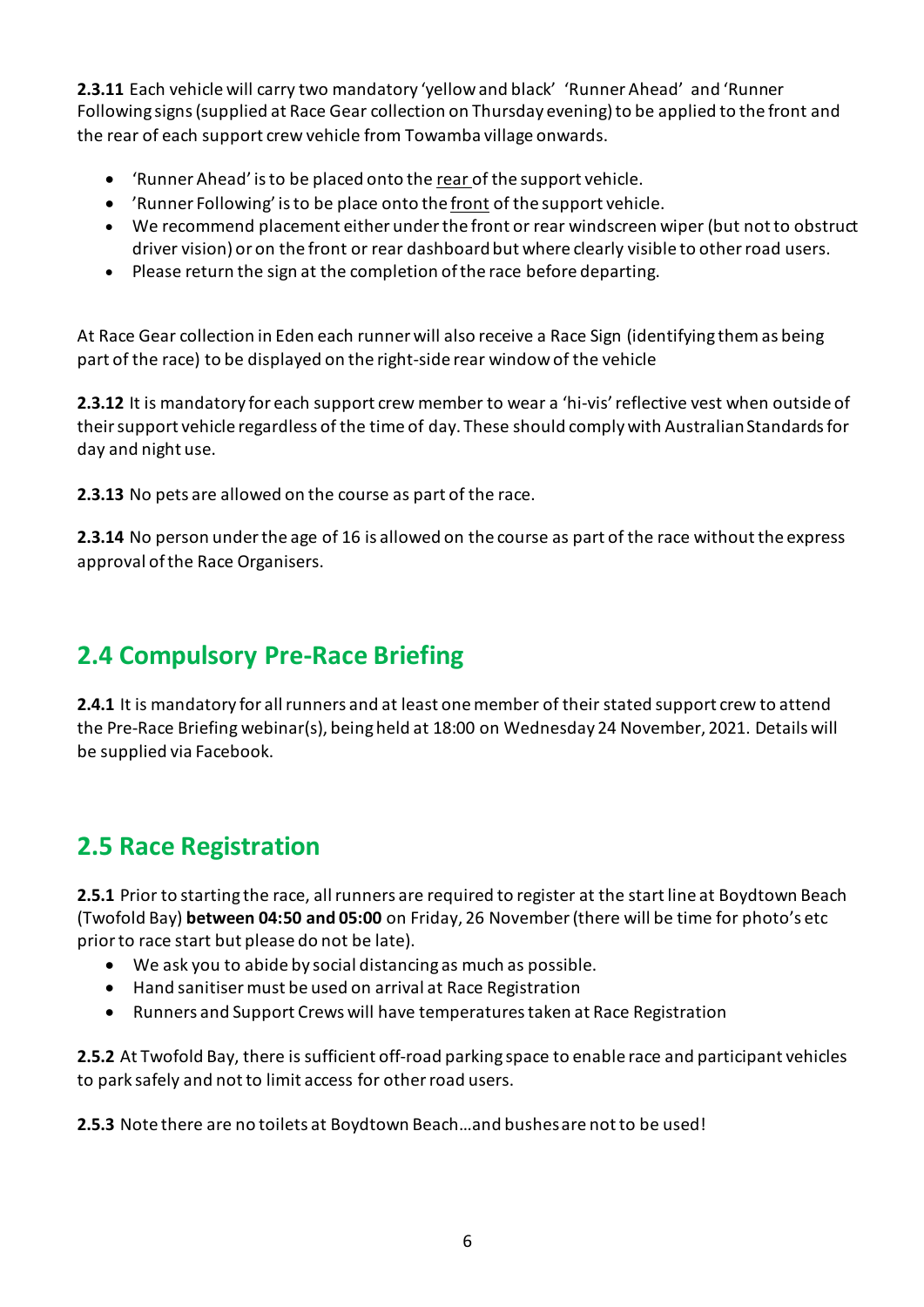### <span id="page-6-0"></span>**2.6 Runners and Support Vehicle Numbers**

**2.6.1** Race Gear e.g. Runners bibs, support vehicle numbers and 'Runners Ahead/Runners Following' signs will be distributed Thursday evening 25 November between 17:00 and 18:30 at Eden Lookout and Rotary Park, Imlay St, Eden:

- We ask you to stagger arrival, and, abide by social distancing as much as possible
- Hand sanitiser must be used on arrival at Gear Collection
- Runners and Support Crews will have temperatures taken on arrival at Gear Collection

**2.6.2** Race numbers must be visible throughout the race. It is recommended runners use an elastic race number belt (rather than pinning the number onto clothing) to allow efficient changes of clothes without the need to re-pin the race number.

**2.6.3** Support vehicle numbers must be displayed on the right-side rear window of the vehicle

### <span id="page-6-1"></span>**2.7 Weather Conditions and Clothing Requirements**

**2.7.1** Coast To Kosci is the only race in Australia that passes through multiple climates. Runners and crews must be prepared for all weather extremes. Heatwaves, sub-zero temperatures, torrential rain, 100km/hour winds and snow have all been experienced in past editions of the race.

**2.7.2** Weather conditions can change extremely rapidly when summitting Mt Kosciuszko, and as such, a mandatory clothing and equipment check will occur for all runners and support crew at the Charlotte Pass checkpoint, prior to attempting a summit of Mount Kosciuszko.

### <span id="page-6-2"></span>**2.8 Medical**

**2.8.1** Coast to Kosci is an arduous race, potentially exposing runners to risks not limited to harsh environmental conditions.

**2.8.2** Particular attention should be given to familiarising both yourself and your crew with:

- The effects of extreme heat, particularly in relation to satisfactory fluid intake, dehydration and hyponatraemia. Maintaining proper fluid and calorie intake and electrolyte balance is a personal responsibility, and runners should already be competent in this area. All runners should be aware of the dangers of EAH-Exercise Associated Hyponatremia.
- The effects of extreme cold and/or wet conditions, particularly in relation to hypothermia.
- The use of non-steroidal anti-inflammatory drugs (e.g. ibuprofen) during endurance races has been proven to be dangerous. It is requested that runners do not take anti-inflammatories during Coast To Kosci.

**2.8.3** Runners in the Coast To Kosci are spread over a large distance – the primary responsibility for a runner's welfare therefore rests with the runner themselves and their support crew.

**2.8.4** Please familiarise yourself and your crew with the listing of hospitals, medical services and emergency services that will be supplied in your race pack.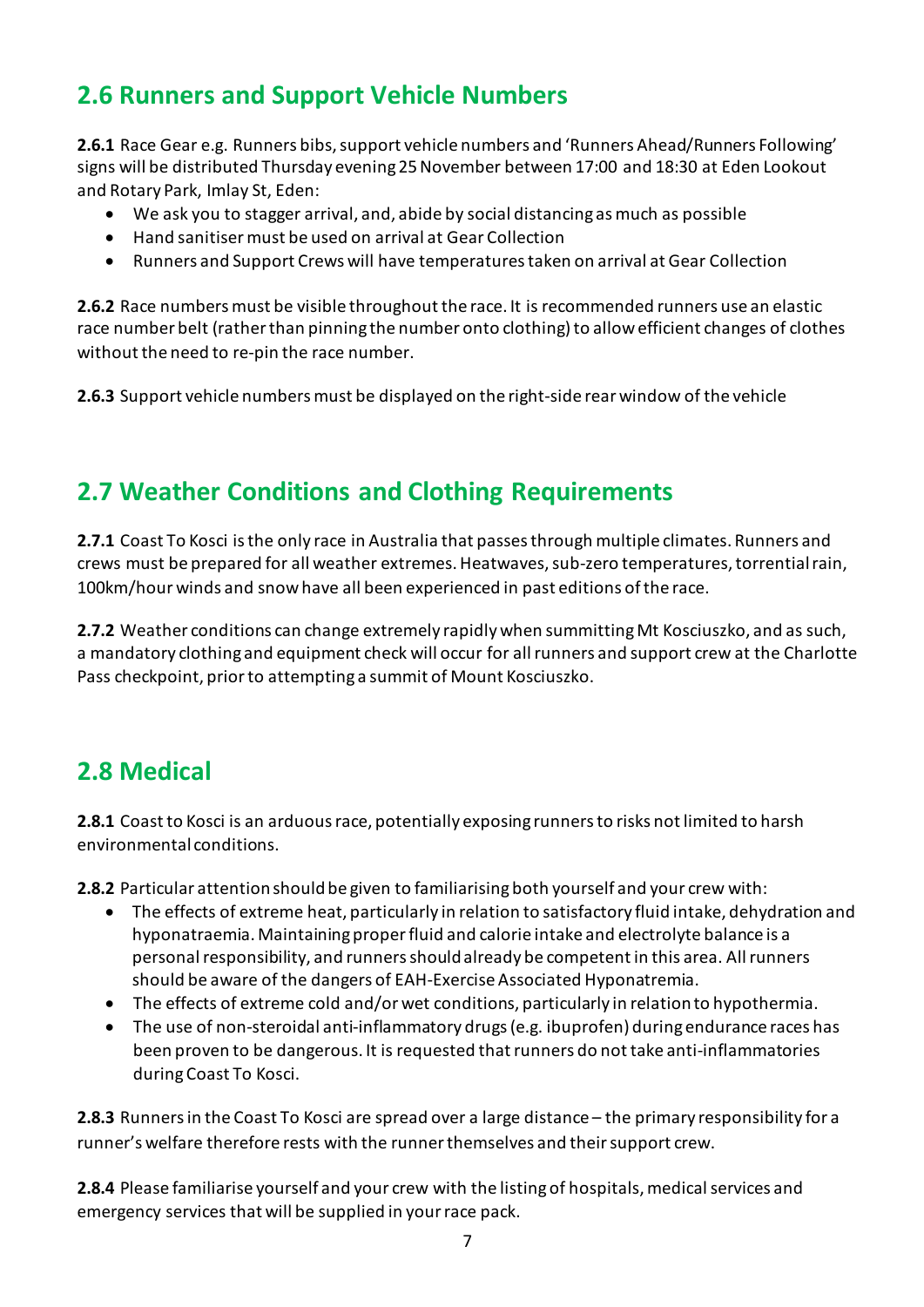**2.8.5** Ambulance services are not a free service in NSW, and are not covered by the race's insurance. Please check your health insurance or consider travel insurance to ensure ambulance coverage.

#### <span id="page-7-0"></span>**2.9 Insurance**

**2.9.1** It is the runner's responsibility to have their own accident and ambulance cover.

**2.9.2** Coast To Kosci has public liability insurance through AURA, the Australian Ultra Runners Association, but this does not cover individual runners or crew in the race if they suffer an injury.

<span id="page-7-1"></span>**2.9.3** If Race Organisers deem a runner or support crew member requires an ambulance, it will be called regardless of whether the runner or support crew has undertaken ambulance cover or not. In such cases, the runner or support crew will be responsible for any associated costs.

# **3.0 Running the Coast To Kosci 2021**

#### <span id="page-7-2"></span>**3.1 Race Cut-Offs**

**3.1.1** Race cut-offs are geared towards a 46-hour finish time and are as follows:

| <b>Cut-Off Location</b> | <b>Distance</b> | <b>Elapsed Time</b> | <b>Actual Time</b> |
|-------------------------|-----------------|---------------------|--------------------|
| Dalgety Bridge          | 148 km          | 25 hrs              | Saturday 06:30     |
| Thredbo River           | 189 km          | 33 hrs              | Saturday 14:30     |
| <b>Charlotte Pass</b>   | 222 km          | 42:30 hrs           | Sunday 00:00       |
| Charlotte Pass (Finish) | 240 km          | 46 hrs              | Sunday 03:30       |

**3.1.2** If a runner falls behind the Dalgety Bridge, Thredbo River or 222km Charlotte Pass cut-off times, they may be deemed incapable of completing the race within the designated 46-hour time limit and required to withdraw from the race. This decision will be made by Race Organisers and delegated officials.

**3.1.3** No appeals can be made.

### <span id="page-7-3"></span>**3.2 Mandatory Checkpoints**

**3.2.1** There are 6 mandatory checkpoints where support crew must text the Coast To Kosci WhatsApp group (as soon as possible) to notify that their runner has passed the checkpoint and is medically fit to continue.

**3.2.2** In the text, support crew must provide their runner's full name, their race number, the checkpoint location, and the time which their runner has passed the checkpoint.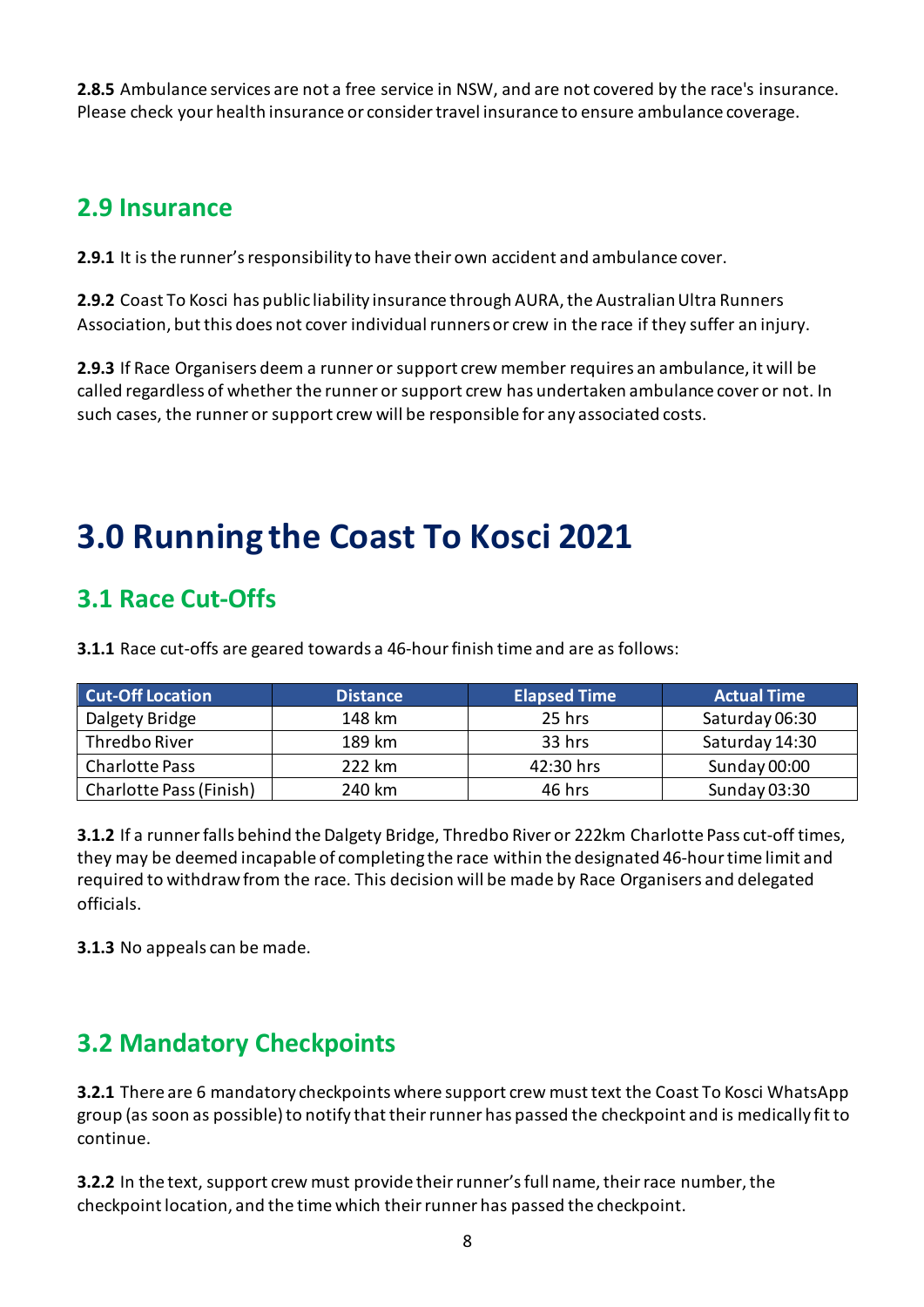#### **3.2.3** The mandatory checkpoints are as follows:

| <b>Checkpoint</b> | Approx.<br><b>Distance</b> | <b>Location</b>    | Landmark <sup>'</sup>                            |
|-------------------|----------------------------|--------------------|--------------------------------------------------|
|                   | 50 km                      | Rocky Hall         | Public telephone on left-hand side of road       |
| $\mathfrak{p}$    | 70 km                      | Cathcart           | Public telephone on right-hand side of road, in  |
|                   |                            |                    | front of Cathcart General Store                  |
| 3                 | 106.7 km                   | Gunningrach Rd and | A disused livestock ramp is visible at the       |
|                   |                            | Snowy River Way    | intersection                                     |
| 4                 | 148 km                     | Dalgety            | Public telephone on side street on left-hand     |
|                   |                            |                    | side of road, opposite Dalgety Pub               |
| 5                 | 184 km                     | Jindabyne          | Caravan Park office, near where runners re-join  |
|                   |                            |                    | the road from the bike path                      |
| 6                 | 212 km                     | Perisher Valley    | Bus shelter on right-hand side of road, in front |
|                   |                            |                    | of Ski Tube Station                              |

#### <span id="page-8-0"></span>**3.3 Road Crossings**

**3.3.1** Marshals will be positioned to guide runners at selected route crossing points.

**3.3.2** A marshal will be present at each of these points and each point will have a designated crossing point marked by orange traffic cones on either side of the crossing.

**3.3.3** A runner may only cross the road at this point; and only under advice and direction from the marshal.

**3.3.4** Runners failing to adhere to directions from marshals will be penalised.

**3.3.5** These road crossing points include:

| <b>Council Region</b> | <b>Distance</b>  | <b>Crossing Location</b>                                       |
|-----------------------|------------------|----------------------------------------------------------------|
| Bega Valley           | $0.5 \text{ km}$ | On the Princes Highway, just north of the Nullica River bridge |
| Bega Valley           | 3.7 km           | Where the Brandy Creek Trail joins Towamba Rd                  |
| Bega Valley           | 24.4 km          | Junction of Towamba Rd and Pericoe Rd                          |
| Bega Valley           | 37 km            | Where Pericoe Rd joins Big Jack Mountain Rd                    |
| <b>Snowy Monaro</b>   | 65.8 km          | Where Big Jack Rd joins Mt Darragh Rd                          |
| <b>Snowy Monaro</b>   | 81.6 km          | On the Monaro Highway (at Bibbenluke), just north of the       |
|                       |                  | Bombala River bridge                                           |
| <b>Snowy Monaro</b>   | 181.6 km         | Junction of Barry Way and Kosciuszko Rd                        |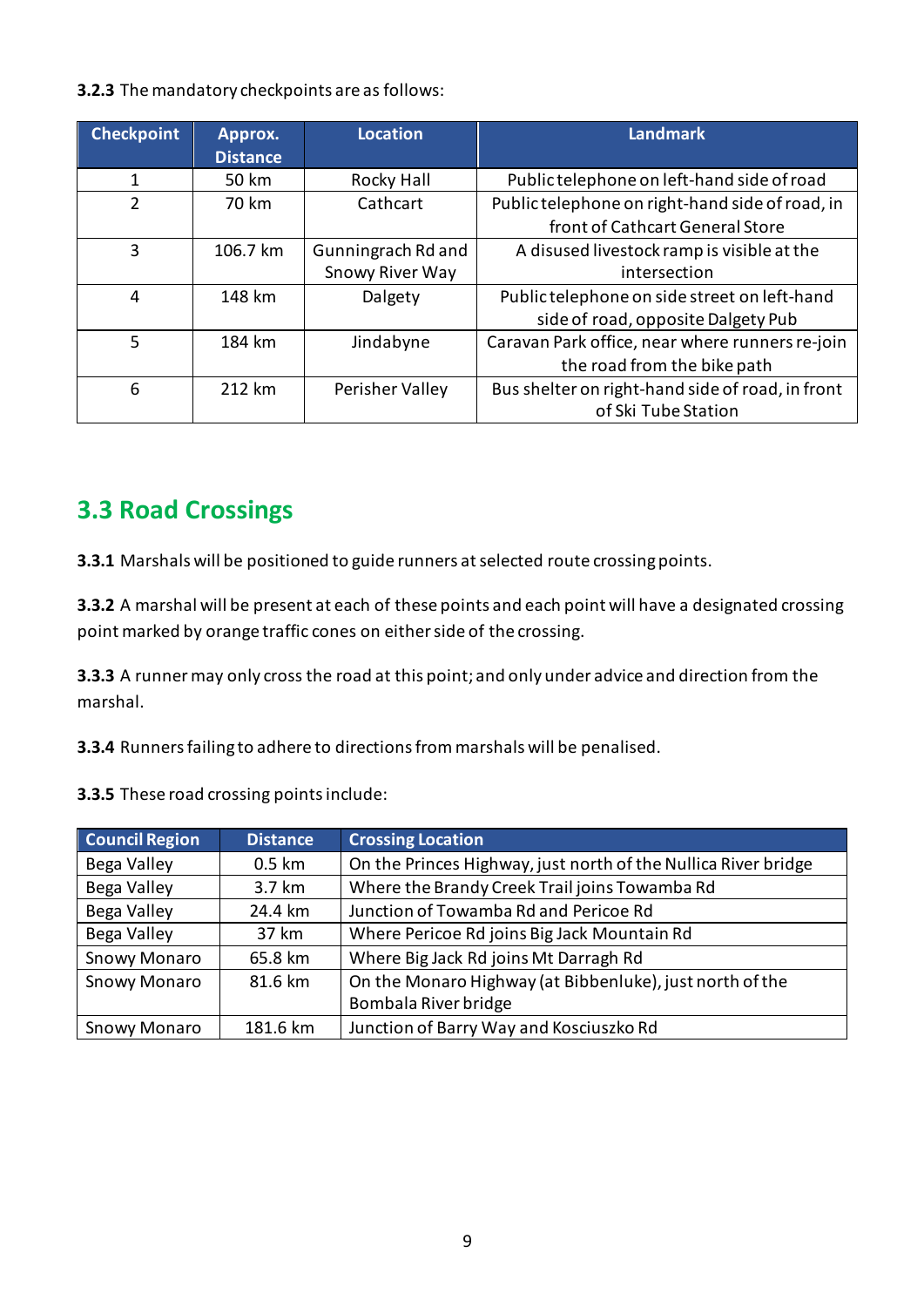### <span id="page-9-0"></span>**3.4 Runners Must Run on the Right-Hand Side of the Road at All Times**

**3.4.1** Runners are required to keep to the extreme right-hand side of the road at all times, facing any oncoming traffic. Normal road users have right of way and runners must get off the road if/where required.

**3.4.2** Support crews are to hand off drinks, food, etc. on the right-hand side of the road; therefore support crew must cross the road to be with their runner.We also encourage you to be COVIDSafe at all times and ensure good hygiene and regular handwashing etc before and after dealing with your runner.

**3.4.3** If a runner is planning to stop at their support vehicle (e.g. for a shoe or clothing change), they may cross to the left-hand side of the road.

**3.4.4** For additional safety when running up major steep hills, please adhere to the following:

- 1. Runningup Big Jack Mountain Road after crossing Towamba River (56.2km), runners are required to run on the left-hand side of the road until Big Jack Road is reached (63.9km).
- 2. Running up Beloka hill (162.2km to 165km), runners are required to run on the left-hand side of the road.

(Please take extreme care on a narrow section of road on the hill on the outskirts of Jindabyne – there are roadworks and traffic lights for one-way traffic flow)

### <span id="page-9-1"></span>**3.5 Runners and Support Crew Safety**

**3.5.1** Support crews may not provide assistance to their runners from a moving vehicle at any time. In an unanticipated, irregular circumstance (e.g. runner requiring jacket when caught in a sudden storm, etc), discretion may be used.

**3.5.2** Support crews are directed to drive conservatively at all times. There is a lot of wildlife active on the roads at night, particularly wombats, wallabies, ultra-runners and kangaroos! As a crew, there is no need to hurry – ultimately, you will only reach Mt Kosciuszko as fast as your runner.

**3.5.3** Please ensure the support crew manages to get adequate sleep during the night and proactively manages fatigue. Support crew actions and behaviours are the responsibility of the runner.

**3.5.4** When stopping on road verges at any time, be aware long grass may obscure ditches. Check before you park. Please keep support vehicle hazard lights on when stopped at night, even if your runner is sleeping in the support vehicle.

**3.5.5** All runners (including pacers) are required to wear a reflective vest and headlamp/torches during night hours. Both runners and support crews are encouraged to wear light coloured clothing during night hours.

**3.5.6** Each runner must wear a flashing light (i.e. a rear bike light) to be attached to a race belt and worn at the rear. The light must be worn at all times, daytime and night-time, and be set to 'flashing' mode.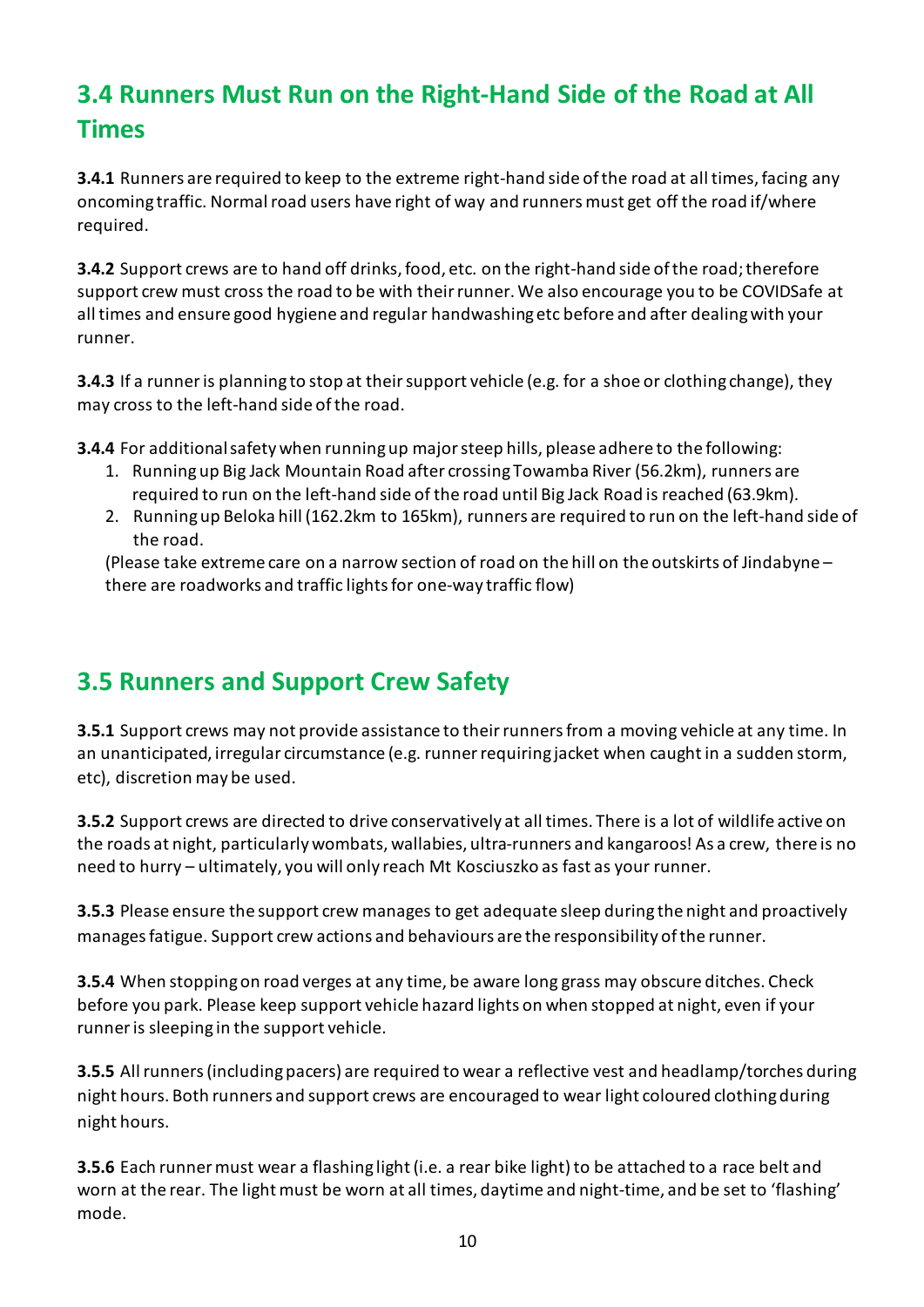**3.5.7** Runners are permitted to rest or shelter in a stationary support crew vehicle, however travelling forward along the race route is prohibited.

**3.5.8** Due to increased traffic after Jindabyne, all runners (including pacers) must wear reflective vests on the Kosciuszko Road from exiting the Lake Jindabyne bike path (184km) to the finish at Charlotte Pass (240km).

**3.5.9** The continued viability of Coast To Kosci is dependent on the safe, lawful and considerate behaviour of runners and support crews. It is incumbent on all associated with the race to ensure behaviour does not impact negatively on the race and the reputation and goodwill established by Coast To Kosci.

**3.5.10** In the case of a runner requiring medical assistance, they, or their support crew, are to contact the Race Organisers, Medics, or Race Officials immediately, preferably via the WhatsApp group. Support crews are to note the place (distance), Race Official contacted and time of requiring medical assistance.

**3.5.11** Due to COVID-19, please avoid running in groups for any length of time and please maintain social distancing.

#### <span id="page-10-0"></span>**3.6 Emergency Communications**

**3.6.1** A contact list of all Race Officials will be issued to all runners and support crew prior to the Pre-Race Briefing.

**3.6.2** All runners and their support crew chief only must join the Coast To Kosci WhatsApp group prior to the Pre-Race Briefing – an invitation will be forthcoming.

**3.6.3** Over the past years, mobile reception has significantly improved along the race route and is generally good; however there are still areas where mobile reception is patchy (e.g. Jingo Creek, Snowy River Way towards Dalgety).

### <span id="page-10-1"></span>**3.7 Aid Stations / No Support Crew Access Until 24km**

**3.7.1** There will be 1 aid station only at 3.7km, where Brandy Creek Trail joins Towamba Rd.

**3.7.2** Support crews must not stop or meet up with their runners until the Towamba checkpoint at 24km, at the intersection of Towamba Road and Pericoe Road.

**3.7.3** Support crews must travel along Towamba Road to the 24km mark of the race at the Towamba checkpoint without stopping. Support crews are not permitted to stop, slow down to talk with runners, or provide services to their runners during this section.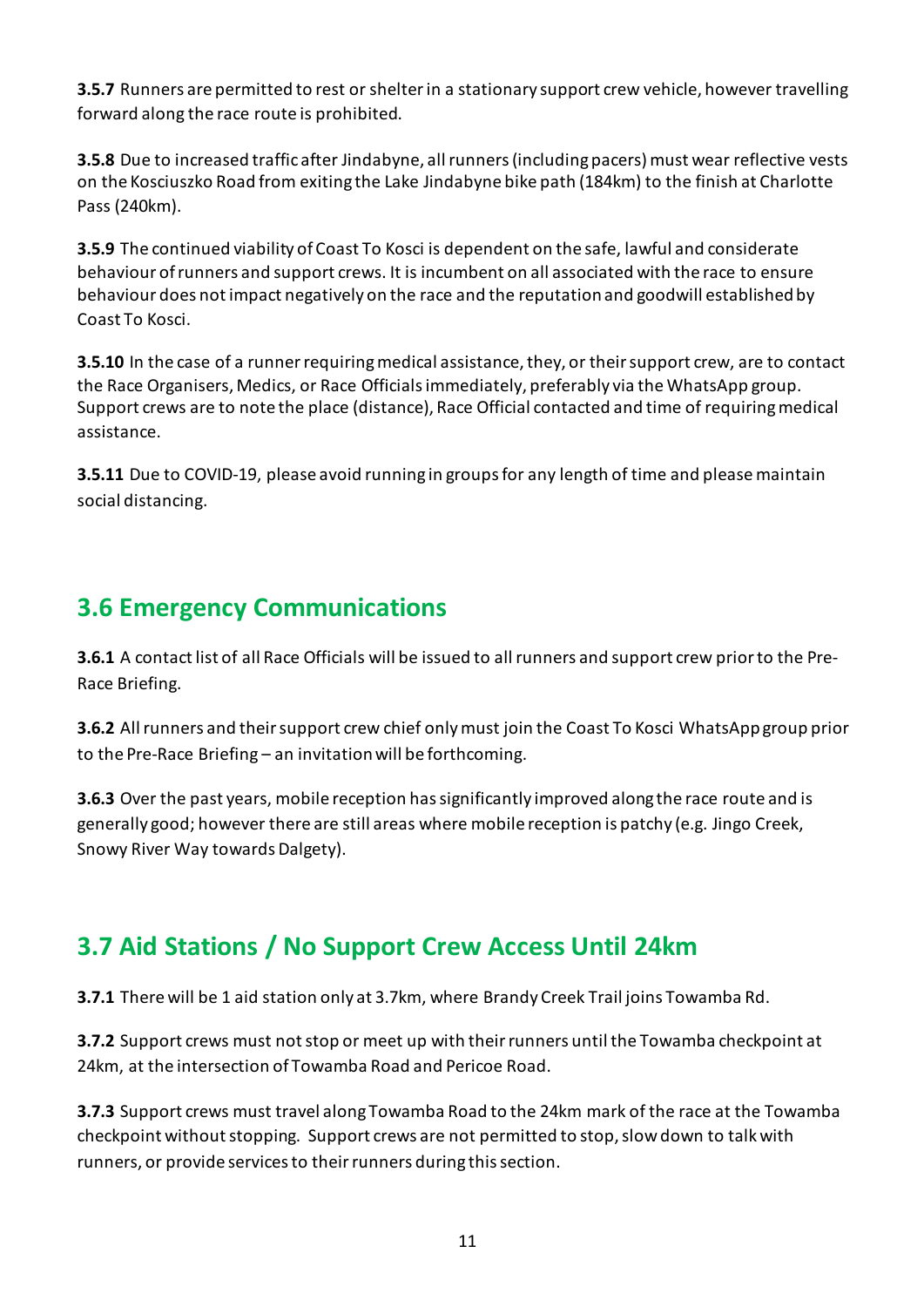**3.7.4** At Towamba Village, support crew vehicles are instructed to stop past the junction of Towamba Road and Pericoe Rd where there is adequate space off the road for vehicles to safely park.

**3.7.5** Runners may carry any food, drink or provisions they feel they require.

**3.7.6** Support crews are encouraged to eat big and enjoy the coffee at the Towamba Public School BBQ breakfast at Towamba!

#### <span id="page-11-0"></span>**3.8 Pacing**

**3.8.1** Runners may be accompanied by a pacer after sunset, approx. 20:30, on Friday evening, 15 hours after the commencement of the race (a pacer may also accompany their runner on the ascent of Big Jack Mountain).

**3.8.2** Runners are permitted to utilise only one crew member as a pacer, at any one time. There is one exception, being the Summit Path from Charlotte Pass to Mt Kosciuszko and return, where multiple support crew can be utilised.

**3.8.3** A crew member walking or jogging beside a runner (or pacer) for a short distance such as 50m to pass on drinks, food, etc, is not regarded as pacing. Please do not exceed 50m in distance unless there is a substantial concern for runner safety/medical fitness.

**3.8.4** Pacers must also adhere to all requirements for runners regarding reflective vests, head torches as well as the mandatory gear for the Charlotte Pass-Mt Kosciuszko-Charlotte Pass section.

**3.8.5** Pacers/crews must not provide physical assistance to the runners such as physically supporting, carrying, pushing or towing with a bungee cord.

**3.8.6** Pacers may act as mules for runners.

### <span id="page-11-1"></span>**3.9 Charlotte Pass to Mt Kosciuzsko – and Return to Charlotte Pass Finish Line**

**3.9.1** The condition of runners passing through Charlotte Pass en route to Mt Kosciuszko will be assessed by the Race Medical staff.

**3.9.2** For this section of the course runners are required to be accompanied by a support runner(s) and both be equipped with the following mandatory gear:

- Beanie, balaclava, buff or similar warm headwear
- Gloves
- Head torch with fully charged spare batteries
- Mobile phone (charged)
- Rain jacket
- Reflective vest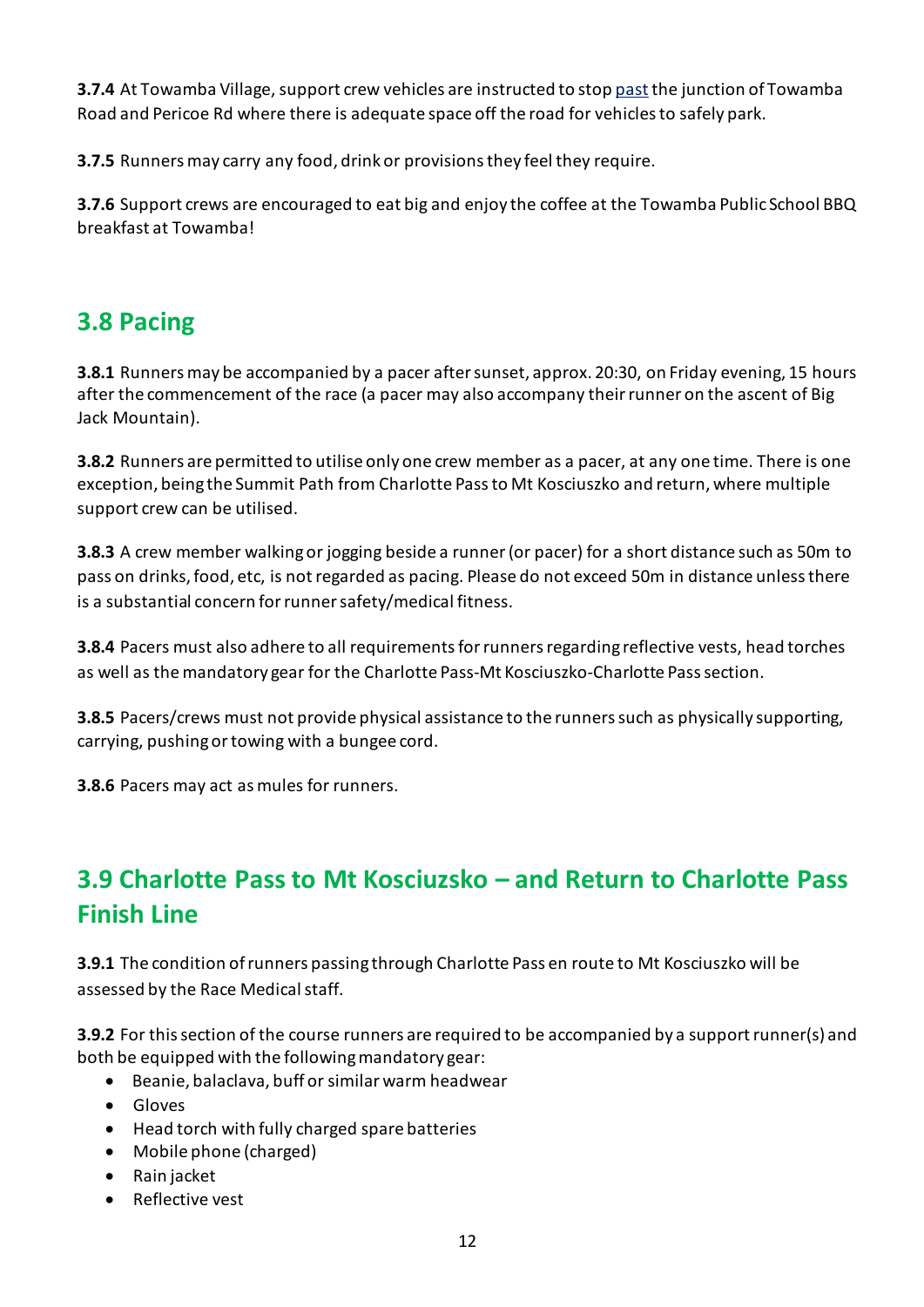- Space blanket
- Sufficient food and water
- Sunscreen (may be one tube between runner and support crew but must be sufficient quantity for all of the runner's party).
- Thermal pants
- Thermal top long sleeve
- Trekking Poles (for use in snow traverse) for the runner; and highly recommended for support crew

**3.9.3** Mandatory gear will be checked by a race official prior to the runner's departure from Charlotte Pass. Support crews should have both their own and their runner's mandatory clothing and equipment ready to be checked when they arrive at Charlotte Pass.

**3.9.4** It is permissible for crews to carry all mandatory gear for their runners on this section of the course.

**3.9.5** Runners and support crews returning from Mt Kosciuszko are encouraged to check with the summit bound runners and report any problems to the Race Organisers on return to Charlotte Pass or immediately if there are any safety concerns.

**3.9.6** In case of emergency, runners and crews may shelter on the ascent or descent of Mount Kosciuszko at Seamans Hut (6km from Charlotte Pass) and the toilet/emergency shelter at Rawson Pass (7.6km from Charlotte Pass and 1.6km from the summit of Mount Kosciuszko).

**3.9.7** Support crews are strongly encouraged to organise their support vehicle on the approach to Charlotte Pass, so as to have satisfactory space, food, clothing, etc., ready for their runners when they finish.

**3.9.8** Note support crews are reminded to take extreme care with driving when returning to Jindabyne. It can be considered that the support crew finish when they and their runner are safely inside their hotel room.

**3.9.9** Note – runners and support crew are not permitted to climb or stand on the cairn at the summit. This is a condition of approval by NPWS. Runners or support crew climbing or standing on the cairn will be penalised with either a time penalty or possible disqualification.

**3.9.10** Note – vehicles parked at Charlotte Pass must comply with all road signs and parking restrictions.

### <span id="page-12-0"></span>**3.10 Inclement Weather**

**3.10.1** Runners and crews should be aware of the possibility of the race being terminated at Charlotte Pass should weather conditions preclude a safe ascent of Mt Kosciuszko.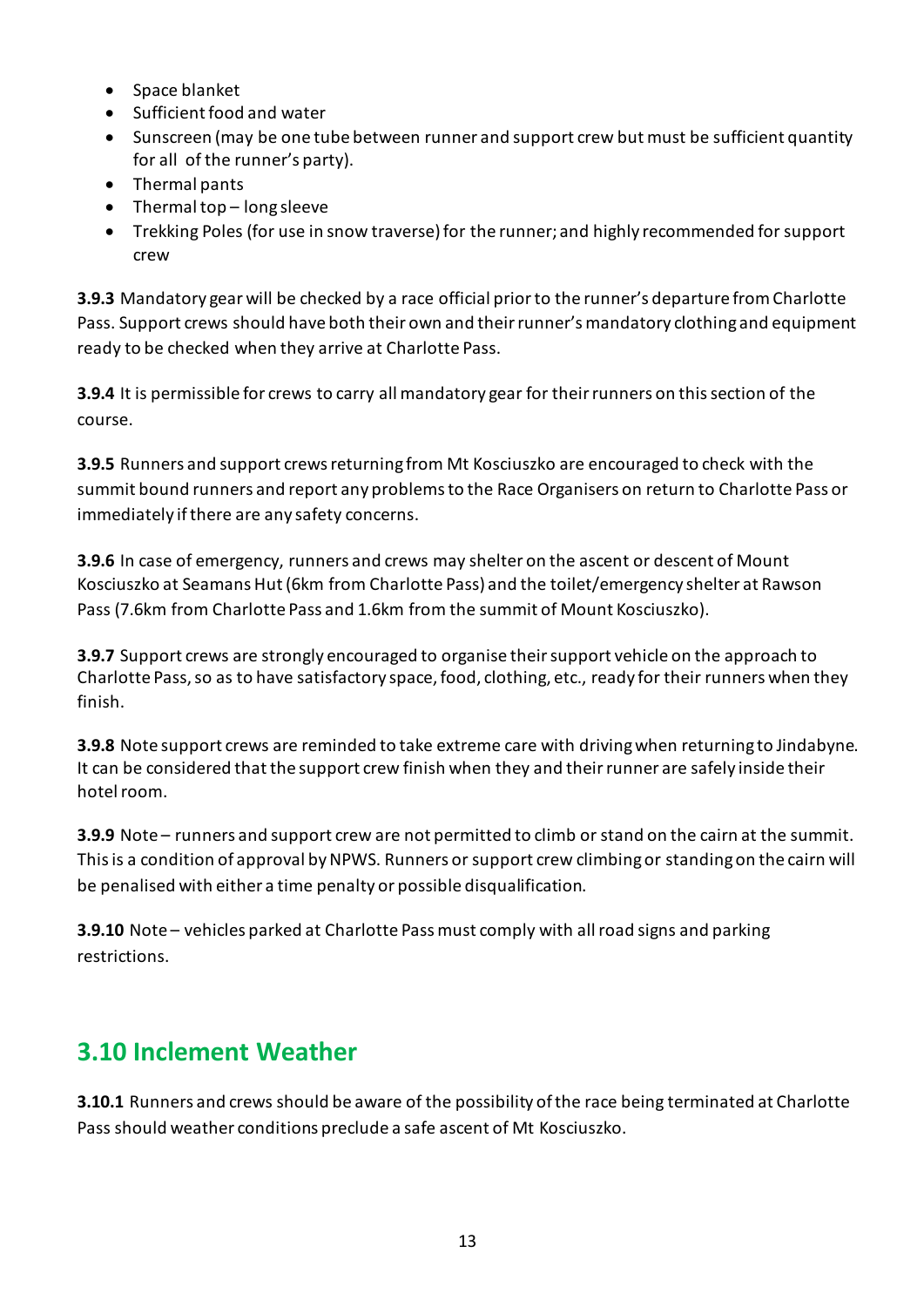**3.10.2** The Race Organisers will decide if the race needs to be terminated at Charlotte Pass without summiting Mount Kosciuszko. Any decision will be based upon advice and/or direction from the National Parks and Wildlife Service, NSW Police and other emergency services.

**3.10.3** If the race is terminated at Charlotte Pass, the runner's finish will be recorded as an 'Inclement Weather' finish, but still be treated as an official race finish.

### <span id="page-13-0"></span>**3.11 Deviation from the Race Route**

**3.11.1** Should a runner deviate from the race route (e.g. to use public toilets, or seek medical assistance), they may return to the race, but must resume running at their point of departure from the race route.

**3.11.2** Support crew are expected to note/mark the point of departure and ensure the runner recommences the race from the correct point.

**3.11.3** If the runner requires medical assistance, support crews must notify the Race Medics, Race Organisers or Race Officials and note the time.

### <span id="page-13-1"></span>**3.12 Race Retirement**

**3.12.1** In the case of a runner retiring from the race, they, or their support crew, are to contact the Race Organisers, Medics, or Race Officials immediately, preferably via the WhatsApp group.

**3.12.2** It is preferable if the runner and support crew travel to the next checkpoint; and check-in to ensure their welfare.

**3.12.3** Support crews are to note the place (distance) and time of retirement, and to whom the retirement was notified.

### <span id="page-13-2"></span>**3.13 Race Withdrawal or Disqualification**

**3.13.1** A runner may be withdrawn from the race at the discretion of the Race Organisers or Race Officials.

**3.13.2** Reasons for withdrawal include, but are not limited to:

- Medical reasons
- Inability to reach prescribed cut-off times at Dalgety Bridge, Thredbo River or Charlotte Pass
- Inability to progress on the course without physical support from a support crew member or Race Official
- Violations of Race Rules
- Not following directions from Race Organisers, Race Officials, National Parks and Wildlife Service, NSW Police and other emergency services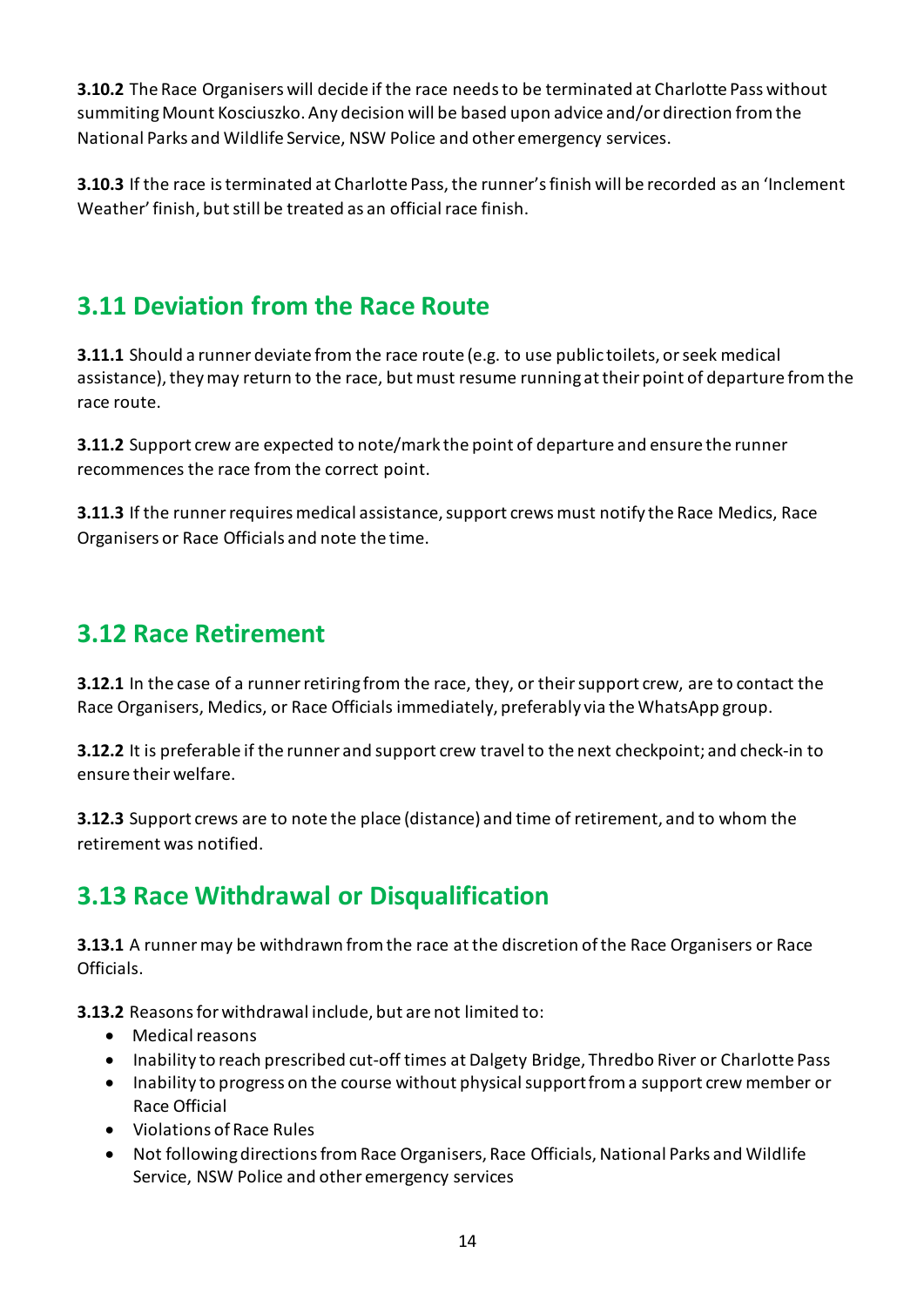**3.13.3** Runners that have been withdrawn from the race are not permitted to continue on the race route.

### <span id="page-14-0"></span>**3.14 Disposal of Rubbish**

**3.14.1** Runners must take responsibility for the safe disposal of all rubbish and litter i.e. the course must be clean at all times.

**3.14.2** Support crews are encouraged to have bags for litter and to dispose of these correctly into public bins along the route.

**3.14.3** If public bins are full, or close to full, rubbish should be kept in the support vehicle until it can be disposed of responsibly, including waiting until after the race if necessary.

**3.14.4** Particular emphasis must be given to Mt Kosciuszko National Park, including eliminating access to food supplies for ravens, currawongs and other wildlife at Charlotte Pass.

#### <span id="page-14-1"></span>**3.15 Social Media**

**3.15.1** Please use the hashtag of #CoastToKosci2021 before, during and after the race.

**3.15.2** We encourage support crews to post updates, photos, etc. to the Coast To Kosci official social media sites throughout the race to enable the best possible online coverage.

**3.15.3** Please be respectful and refrain from inappropriate language or images that may negatively affect the reputation of Coast To Kosci, or offend residents along the route or official parties.

<span id="page-14-2"></span>**3.15.4** Coast To Kosci enjoys goodwill from all stakeholders associated with the race – please respect the goodwill Coast To Kosci enjoys.

## **4.0 Medical and Police Assistance**

#### <span id="page-14-3"></span>**4.1 Emergency**

For our international runners, in any emergency, please dial 000.

#### <span id="page-14-4"></span>**4.2 Hospitals**

#### **South East Regional Hospital**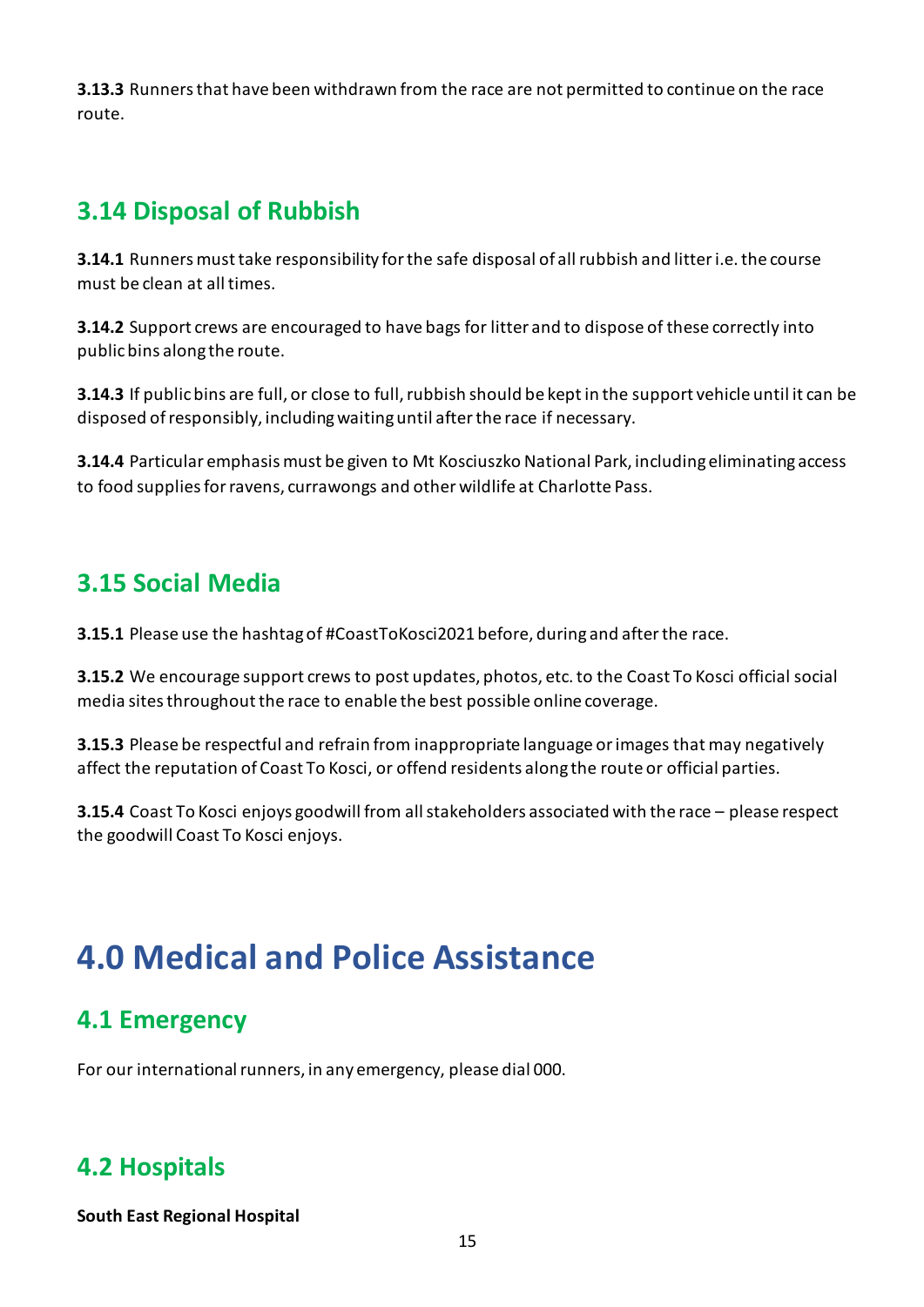4 Virginia Drive, Bega NSW 2550 Ph: 6491 9999

#### **Cooma Hospital**

Bent St, Cooma NSW 2630 Ph: 6455 3222 Please note that Cooma Hospital has 24hr Accident and Emergency. Cooma is 62km and 45mins drive from Jindabyne. Cooma can also be accessed via:

- Dalgety, which is 50km and 37mins drive from Cooma.
- via Maffra Rd, which is approx. 15km before Dalgety.

#### <span id="page-15-0"></span>**4.3 Medical Centres**

#### **Eden Community Health Centre**

Twofold Arcade, Eden, NSW, 2551 Ph: 02 6496 1436

#### **Bombala Medical Centre**

130 Wellington St, Bombala NSW 2632 Ph: 6458 3022

**Cooma – Ochre Medical Centre** 184 Sharp St, Cooma NSW 2630 Ph: 6458 3022

**Cooma - Bombala Street Surgery** 62 Bombala St, Cooma NSW 2630 Ph: 6452 5888

#### **Jindabyne HealthOne**

5 Thredbo Terrace, Jindabyne NSW 2627 Ph: 02 6457 1036

#### **Snowy River Health Centre**

Thredbo Terrace Jindabyne, NSW 2627 Ph: 02 6457 1221

#### **Snowy Mountain Medical Centre**

• Nugget's Crossing, 22 Snowy River Ave, Jindabyne NSW 2627 Ph: 02 6456 2545

#### <span id="page-15-1"></span>**4.4 Police Stations**

**Eden Police Station:** (Not open 24 hours) 229 Imlay Street EDEN 2551 Ph: 02 6496 1444

**Bega Police Station:** (Not open 24 hours) 167 Auckland Street BEGA 2550 Ph: 02 6492 9999

**Bombala Police Station:** (Not open 24 hours) 64 Forbes Street BOMBALA 2632 Ph: 02 6458 3444

**Cooma Police Station:** (Not open 24 hours) 87 / 91 Massie Street, COOMA 2630 Ph: 02 6452 0099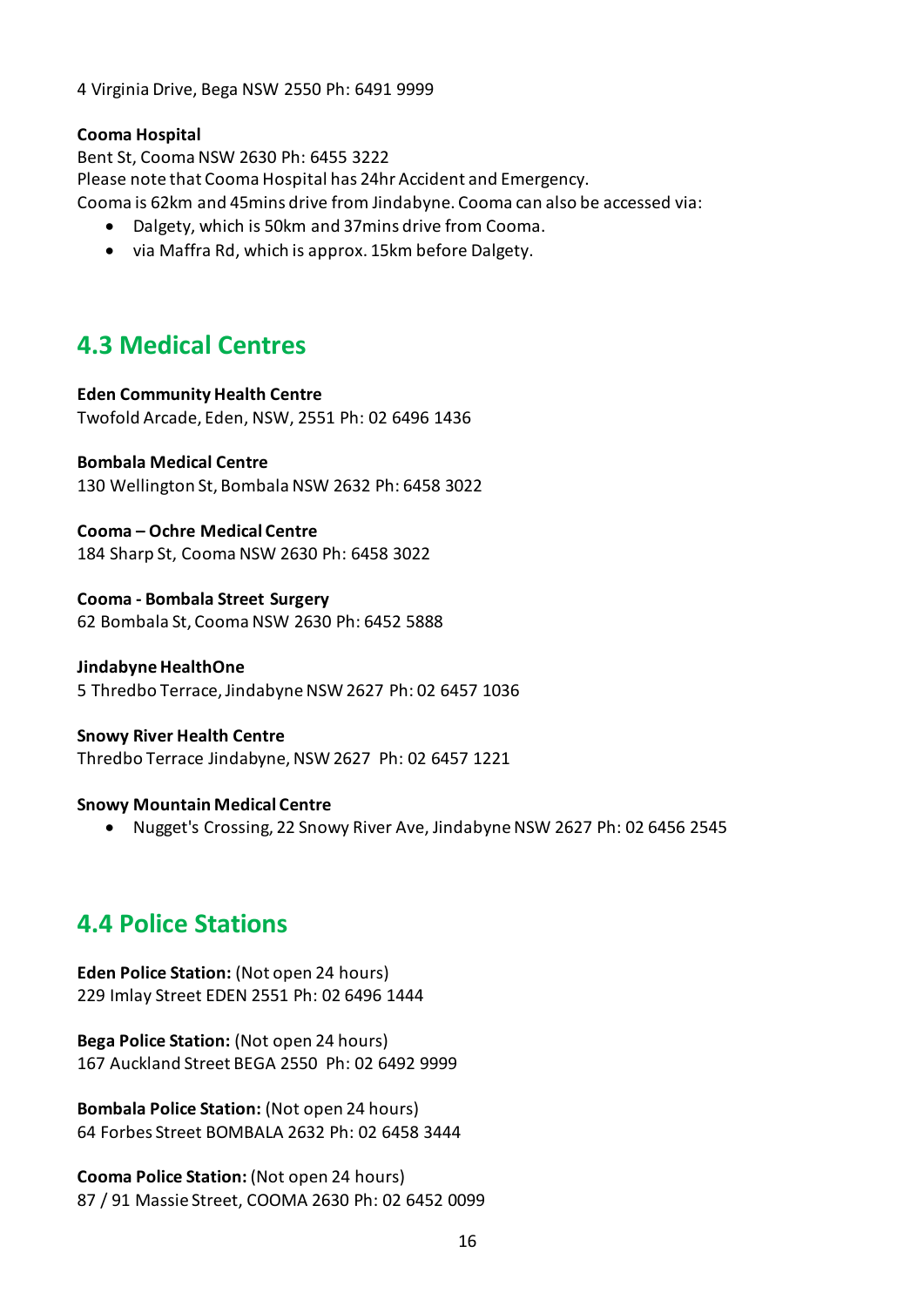**Jindabyne Police Station:** (Summer Hours 8.00am -12.00pm) 14 Thredbo Terrace, JINDABYNE 2627 Ph: 02 6456 2244

### <span id="page-16-0"></span>**4.5 Other Useful Assistance Numbers**

**[NSW Poisons Information Centre](https://www.poisonsinfo.nsw.gov.au/)** 131 126

**NRMA Roadside Assistance** 13 11 11

**[healthdirect Australia](http://www.healthdirect.org.au/health-information-services/24-hour-health-advice-line)** 1800 022 222

**[Alcohol Drug Information Service](https://yourroom.health.nsw.gov.au/getting-help/Pages/adis.aspx)** 1800 250 015

**Please ensure you and each of your support crew download the three mandatory 'WhatsApp', the 'Emergency +' and 'Fires Near Me RFS' Apps prior to arrival in Eden.**



# <span id="page-16-1"></span>**5.0 Toilet Facilities**

### <span id="page-16-2"></span>**5.1 In General**

Runners and Support Crews are directed to use the public toilet facilities available. It's also strongly suggested that you bring your own supply of toilet paper. Use of hand sanitiser is mandatory.

Note that there are no toilet facilities at the start line at Boydtown Beach…and no use of bushes, if you have to go, go in Eden!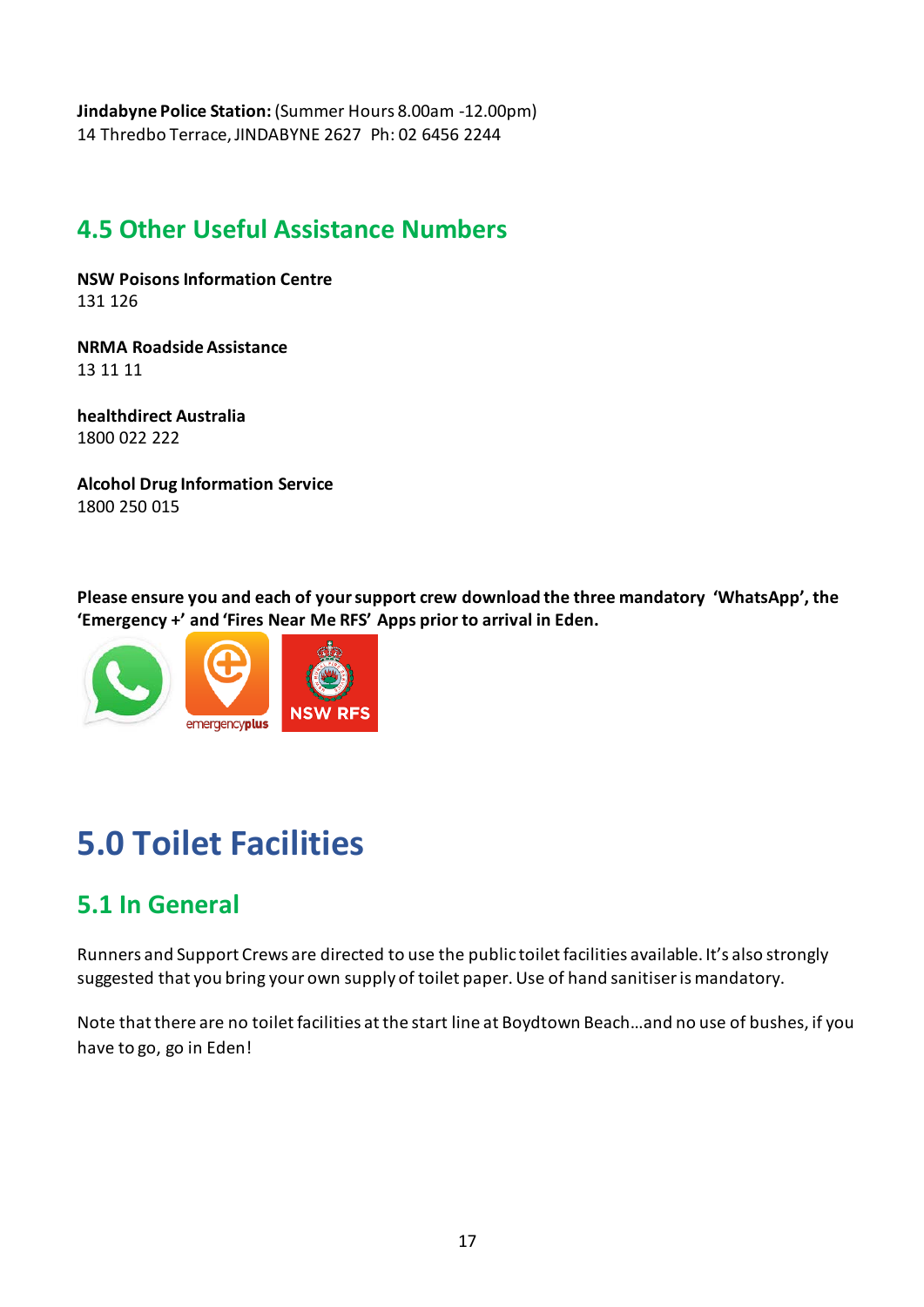#### <span id="page-17-0"></span>**5.2 Known Public Toilet Facilities**

Please ensure good hygiene at all times (use of hand sanitiser is mandatory) for the safety of all associated with the race, and for the safety of all the local communities. We will provide additional stocks of toilet paper for the toilets however we also recommend you take your own.

#### **Towamba Hall (24km)**

Towamba Hall is approx. 500m off the course



#### **Rocky Hall Checkpoint (50km)**

### **Base of Big Jack Mountain (~ 58km). Toilet is on RH side of road**

Where the climb up Big Jack actually starts

#### **Cathcart (70km)**

In the park just past the Cathcart General Store - there are also showers here!

#### **Dalgety Hall (148km)**

#### **Jindabyne (181km)**

Adjacent to the cycle path near the roundabout at the junction of Barry Way and Kosciuszko Road. Note that toilets here are generally closed overnight.

#### **Charlotte Pass (222km)**

**Rawson Pass (230km)**

#### **Charlotte Pass (240km)**